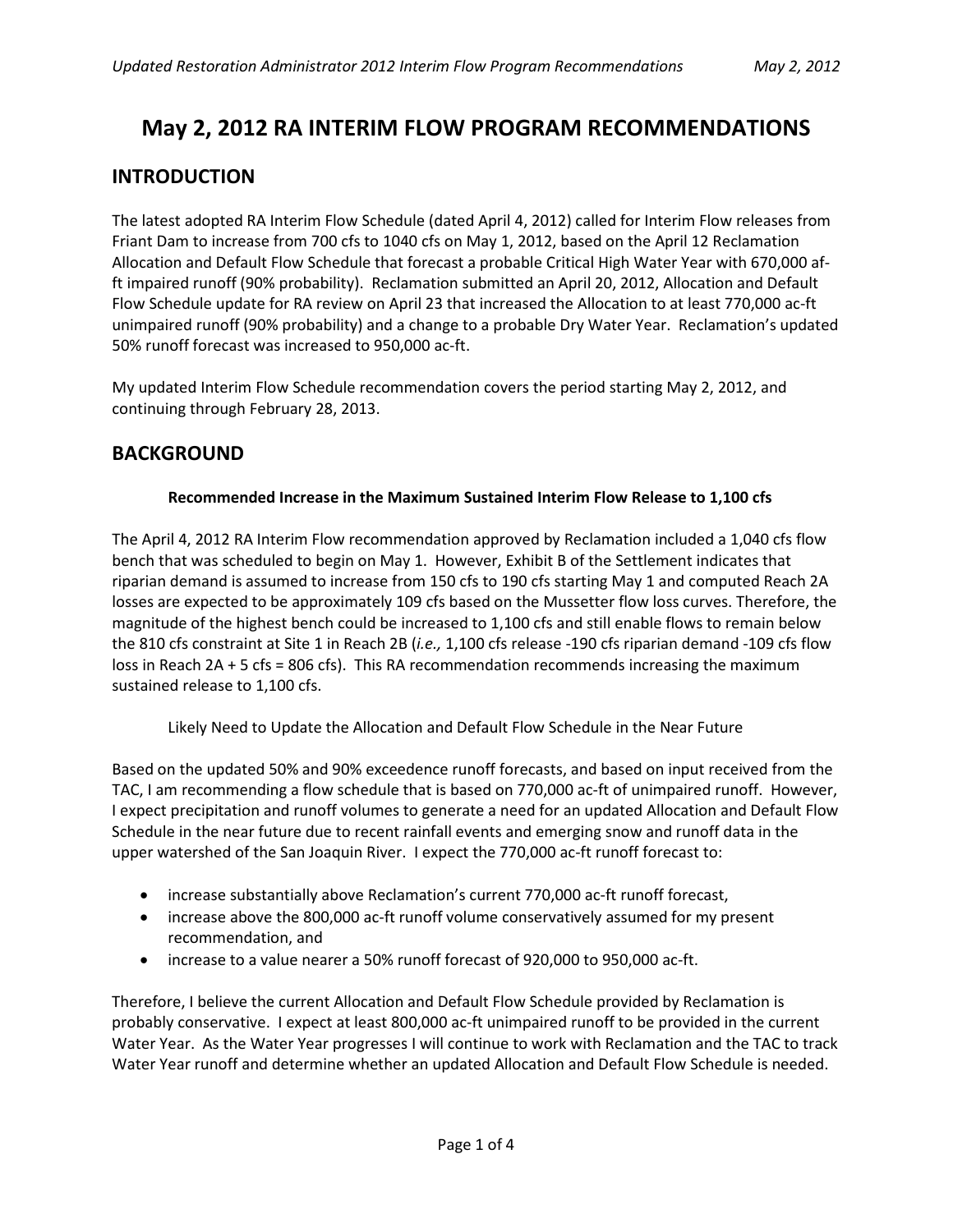# **RA RECOMMENDATION: May 2, 2012 - February 28, 2013**

For this probable Dry Water Year with 770,000 ac-ft of unimpaired runoff, my current recommendation is based on a calculation that 177,650 ac-ft of Interim Flow volume is available for 2012 as measured at Gravelly Ford. Of the 66,387 ac-ft of Spring Flexible Flow volume approximately 32,370 ac-ft of the available Spring Flexible Flow volume (measured at Gravelly Ford) was released between March 1 and April 30 with the remaining 42,843 ac-ft to be released from May 1 through May 28. Approximately 91,125 ac-ft of Interim Flow volume will be available for use starting May 29 and continuing through February 28, 2013. As indicated in Table 1 and Table 2 (*Updated RA Interim Flow Schedule Recommendation* and *Restoration Budget/Flow Accounts Using Updated RA May 2, 2012 Flow Schedule Recommendation*) and Figure 1 (*Updated RA Interim Flow Spring Hydrograph for the Dry Water Year through June 30, 2012*), my updated recommendation would use 177,644 ac-ft through February 28, 2013, and account for all but about 6 ac-ft of the available 177,650 ac-ft of Interim Flow volume.

Specific Interim Flow release recommendations for the period May 1, 2012 through February 28, 2013 are as follows (all refer to Table 1, Table 2 and Figure 1):

- Current Interim Flow releases from Friant Dam (700 cfs) should continue through April 30, 2012.
- On May 1, the Interim Flow releases from Friant Dam should be increased to 1100 cfs and be maintained at 1100 cfs for twenty-two (22) days.
- On May 23, Interim Flow releases from Friant Dam should be decreased to 800 cfs and maintained at 800 cfs for one (1) day.
- On May 24, Interim Flow releases from Friant Dam should be decreased to 550 cfs and maintained at 550 cfs for one (1) day.
- On May 26, the Interim Flow releases from Friant Dam should be decreased to 350 cfs and maintained at 350 cfs until June 30, 2012.
- On July 1, Interim Flow releases from Friant Dam should be decreased to 296 cfs and be maintained at 296 cfs until August 31, 2012.
- On September 1, Interim Flow releases from Friant Dam should be increased to 350 cfs and be maintained at 350 cfs until October 31, 2012.
- On November 1, Interim Flow releases should be increased to 700 cfs and maintained at 700 cfs through November 10, 2012.
- On November 11, Interim Flow releases should be reduced to 350 cfs and maintained at 350 cfs through February 28, 2013.

Two additional considerations need to be taken into account with respect to my May 2 recommendation.

- First, the above recommendations assume that Interim Flows will continue to be constrained below the Mendota Pool Dam and Sack Dam.
- Second, these recommendations are subject to Reclamation determinations regarding the ability to release 1100 cfs Interim Flows starting May 1. Reclamation decided to delay an increase in releases from Friant Dam to 1100 on May 1 due to the need to stabilize flows at Gravelly Ford and below the Chowchilla Bifurcation Structure, and to address water quality in the Delta Mendota Canal. Reclamation subsequently approved increasing Interim rim Flow releases to 1000 cfs starting May 2 but decided against an increase to 1100 cfs due to water quality and Mendota Pool demand considerations. Reclamation will convene a May 8 conference call with the RA and Operators of Friant Dam and the Mendota Pool to review then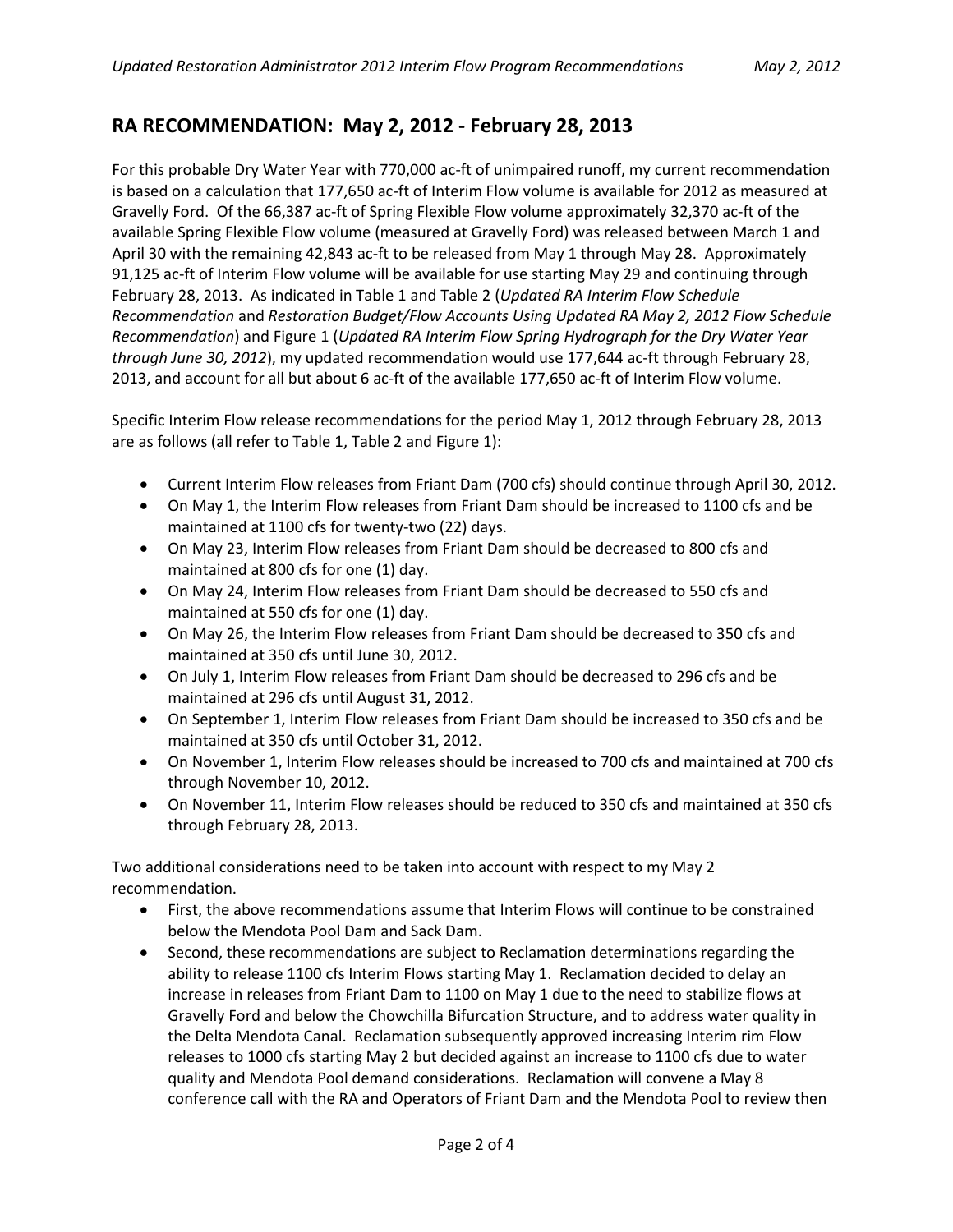current conditions and demand and consider whether to increase Friant Dam Interim Flow releases to 1100 cfs.

Ongoing discussions with Reclamation, Mendota Operators and the RA will proceed to determine when the Interim Flow releases from Friant Dam can be safely increased to 1100 cfs without impacting water quality at the Mendota Pool and for downstream users of the Delta Mendota Canal. The calculations of Interim Flow volumes during the Flexible Flow Period and for the Water Year contained in Tables 1 and 2 will need to be adjusted to reflect future decisions on permitted Interim Flow releases from Friant Dam.

### **Table 1.**

### **Updated RA Flow Schedule Recommendation for 2012 (based on a 90% exceedence Dry Water Year with 770,000 ac-ft runoff forecast)**

|              |                 |                       | <b>Exhibit B</b> | <b>Gravelly</b>  | Gravelly          | <b>Estimated</b>      |  |
|--------------|-----------------|-----------------------|------------------|------------------|-------------------|-----------------------|--|
|              |                 | Recommended           | Riparian         | <b>Ford Flow</b> | <b>Ford Flow</b>  | <b>Flows Entering</b> |  |
| <b>Begin</b> |                 | <b>Friant Dam</b>     | Release          | <b>Target</b>    | <b>Allocation</b> | <b>Mendota Pool</b>   |  |
| <b>Date</b>  | <b>End Date</b> | <b>Releases (cfs)</b> | (cfs)            | (cfs)            | (cfs)             | (cfs)                 |  |
| 3/1/12       | 3/31/12         | 350                   | 130              | 225              | 220               | 145                   |  |
| 4/1/12       | 4/2/12          | 350                   | 150              | 205              | 200               | 125                   |  |
| 4/3/12       | 4/16/12         | 350                   | 150              | 205              | 200               | 125                   |  |
| 4/17/12      | 4/23/12         | 500                   | 150              | 355              | 350               | 265                   |  |
| 4/24/12      | 4/30/12         | 700                   | 150              | 555              | 550               | 455                   |  |
| 5/1/12       | 5/22/12         | 1,100                 | 190              | 915              | 910               | 806                   |  |
| 5/23/12      | 5/23/12         | 800                   | 190              | 615              | 610               | 515                   |  |
| 5/24/12      | 5/24/12         | 550                   | 190              | 365              | 360               | 275                   |  |
| 5/25/12      | 5/28/12         | 350                   | 190              | 165              | 160               | 85                    |  |
| 5/29/12      | 6/30/12         | 350                   | 190              | 165              | 160               | 85                    |  |
| 7/1/12       | 8/31/12         | 296*                  | 230              | 71               | 66                | 0                     |  |
| 9/1/12       | 9/30/12         | 350                   | 210              | 145              | 140               | 65                    |  |
| 10/1/12      | 10/31/12        | 350                   | 160              | 195              | 190               | 115                   |  |
| 11/1/12      | 11/10/12        | 700                   | 130              | 575              | 570               | 475                   |  |
| 11/11/12     | 12/31/12        | 350                   | 120              | 235              | 230               | 155                   |  |
| 1/1/13       | 2/28/13         | 350                   | 100              | 255              | 250               | 175                   |  |
|              |                 |                       |                  |                  |                   |                       |  |
|              | <b>TOTALS</b>   | 294,589               | 116,945          | 181,263          | 177,644           | 122,325               |  |

\*Default flow is 295.57 cfs, retained in calculation but rounded up here for illustration